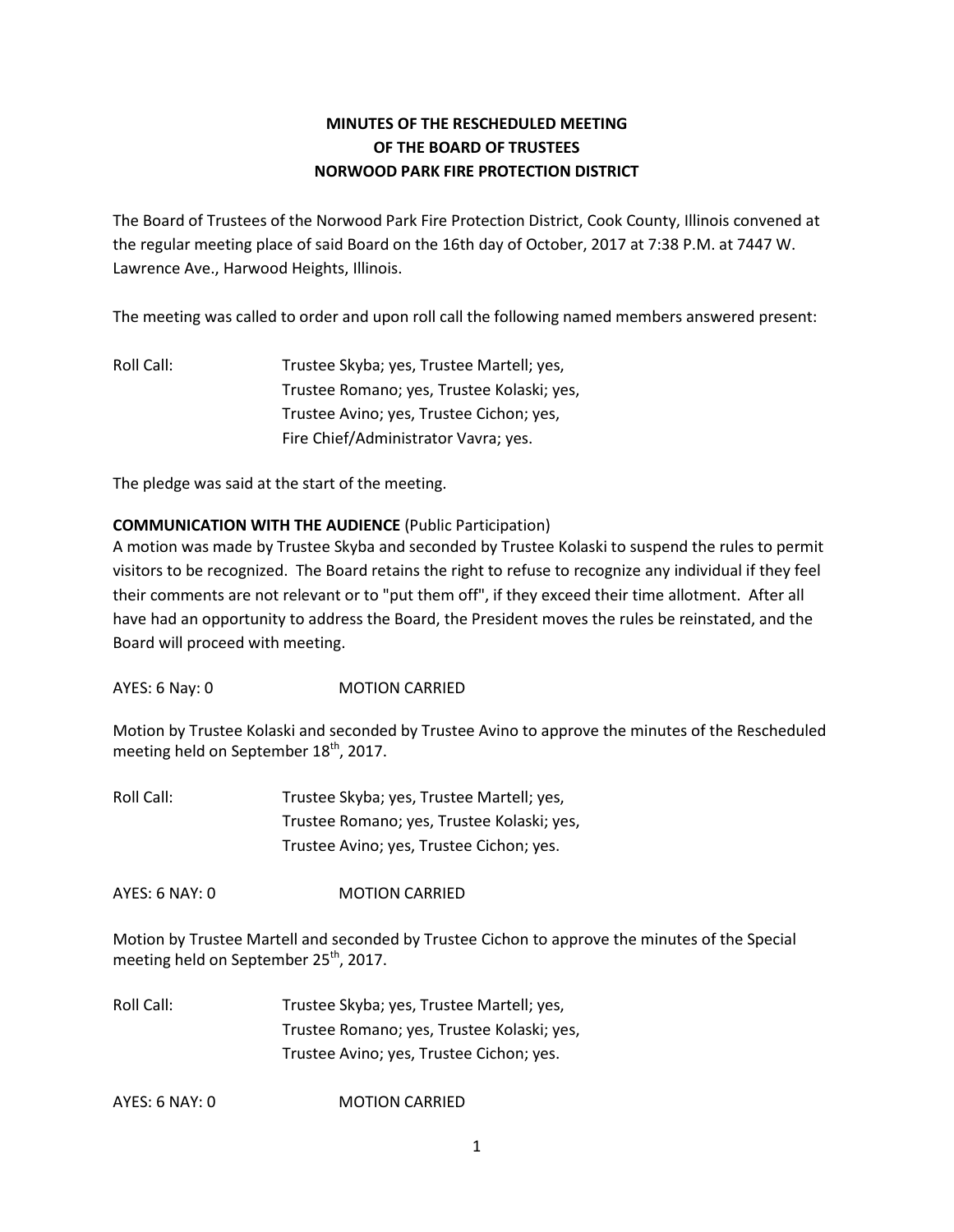Motion by Trustee Kolaski and seconded by Trustee Romano to approve the minutes of the Special meeting held on October 2<sup>nd</sup>, 2017.

| Roll Call: | Trustee Skyba; yes, Trustee Martell; yes,  |
|------------|--------------------------------------------|
|            | Trustee Romano; yes, Trustee Kolaski; yes, |
|            | Trustee Avino; yes, Trustee Cichon; yes.   |

AYES: 6 NAY: 0 MOTION CARRIED

Motion by Trustee Martell and seconded by Trustee Skyba to approve and keep closed the minutes of the Closed Session meeting held on September  $18<sup>th</sup>$ , 2017.

| Roll Call:     | Trustee Skyba; yes, Trustee Martell; yes,  |
|----------------|--------------------------------------------|
|                | Trustee Romano; yes, Trustee Kolaski; yes, |
|                | Trustee Avino; yes, Trustee Cichon; yes.   |
| AYES: 6 NAY: 0 | <b>MOTION CARRIED</b>                      |

Motion by Trustee Avino and seconded by Trustee Cichon to approve and keep closed the minutes of the Closed Session meeting held on September 25<sup>th</sup>, 2017.

| Roll Call: | Trustee Skyba; yes, Trustee Martell; yes,  |
|------------|--------------------------------------------|
|            | Trustee Romano; yes, Trustee Kolaski; yes, |
|            | Trustee Avino; yes, Trustee Cichon; yes.   |

AYES: 6 NAY: 0 MOTION CARRIED

Motion by Trustee Martell and seconded by Trustee Kolaski to approve and keep closed the minutes of the Closed Session meeting held on October 2<sup>nd</sup>, 2017.

Roll Call: Trustee Skyba; yes, Trustee Martell; yes, Trustee Romano; yes, Trustee Kolaski; yes, Trustee Avino; yes, Trustee Cichon; yes.

AYES: 6 NAY: 0 MOTION CARRIED

Motion by Trustee Martell and seconded by Trustee Skyba to approve payment of all current disbursements in the amount of \$398,728.34.

Roll Call: Trustee Skyba; yes, Trustee Martell; yes, Trustee Romano; yes, Trustee Kolaski; yes, Trustee Avino; yes, Trustee Cichon; yes.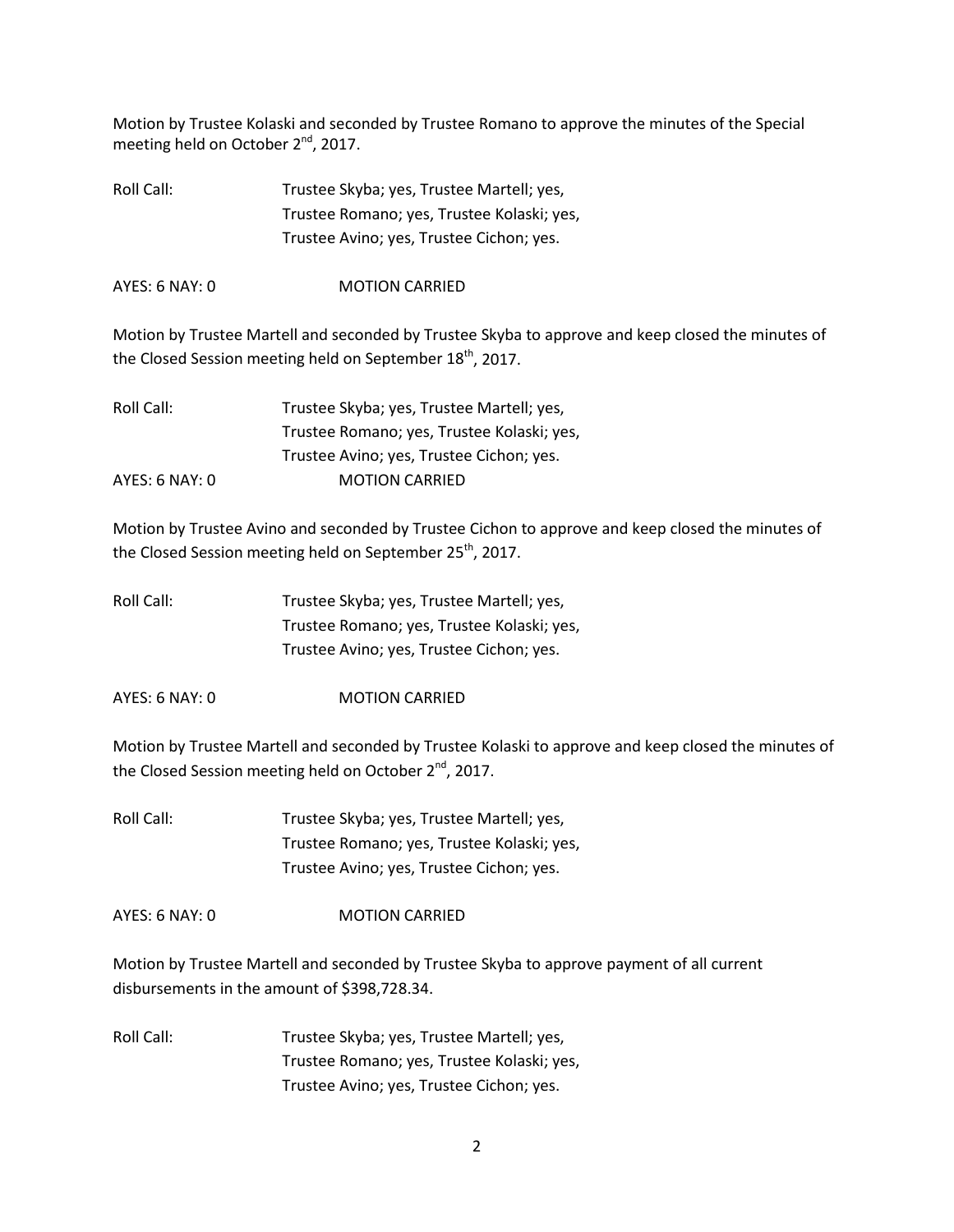### AYES: 6 NAY: 0 **MOTION CARRIED**

### **TREASURER'S REPORT**

| <b>Schedule of Assets</b>         |
|-----------------------------------|
| (Arising from Cash Transactions)  |
| September 30 <sup>th</sup> , 2017 |

| Assets                                                       |                |
|--------------------------------------------------------------|----------------|
| Checking and money market accounts (interest rate-APY):      |                |
| Byline Bank checking #4303503 (0.046%)                       | 12,626.71      |
| Byline Bank money market #4303498                            | 836,400.47     |
| Byline Bank ambulance billing money market #4304492 (0.295%) | 794,560.08     |
| Byline Bank-Medical #1003102                                 | 3,467.24       |
| Byline Bank- FSA #9990034868                                 | 2,249.15       |
| Total checking and money market accounts                     | \$1,649,303.65 |
| Certificates of deposit (interest rate and maturity):        |                |
| Belmont Bank (1.25%, 09/10/18)                               | 641,408.41     |
| Belmont Bank (1.00% 08/05/18)                                | 128,875.01     |
| Belmont Bank (1.35% 06/23/18)                                | 435,648.51     |
| Belmont Bank (1.05%, 12/29/17)                               | 206,235.98     |
| Belmont Bank (1.00% 08/21/18)                                | 535,201.61     |
| Belmont Bank (1.00% 07/19/18)                                | 378,133.52     |
| Total certificates of deposit                                | 2,326,170.54   |

Total checking, money market and certificates of deposit  $$3,975,474.19$ 

Motion by Trustee Martell and seconded by Trustee Avino to approve the Treasurer's report as presented from the Financial Statement for September 2017.

Roll Call: Trustee Skyba; yes, Trustee Martell; yes, Trustee Romano; yes, Trustee Kolaski; yes, Trustee Avino; yes, Trustee Cichon; yes.

AYES: 6 NAY: 0 MOTION CARRIED

### **Chiefs' Report:**

Chief Vavra included his report in Trustee's packet.

This month has been the first one without a Deputy Chief. Chief has needed to attend more meetings and involved in more tasks than usual, but it kept the Department moving in a positive direction.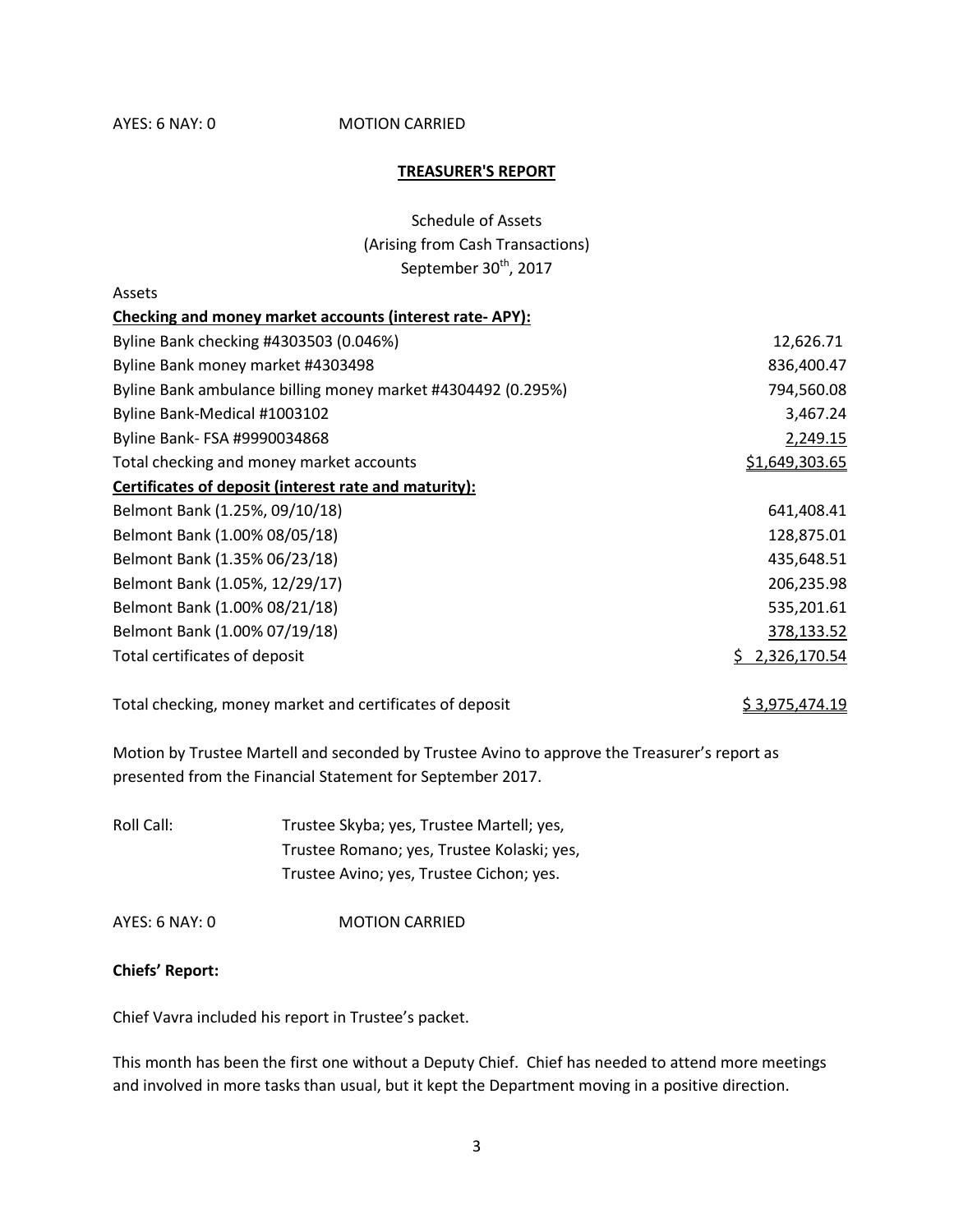The newsletter was published and arrived in homes and business prior to the open house. There have been many positive comments and some constructive criticism.

Open house went well. It appears the turnout was smaller than normal. We will meet to discuss how we can increase attendance for next year. The comments from those in attendance were positive.

Currently, we are 62 calls behind from last year's numbers in call volume. We are holding at an EMS to Fire call percentage of 69% EMS to 31% Fire.

Motion by Trustee Martell seconded by Trustee Cichon to approve the Chief's report for September 2017.

AYES: 6 NAY: 0 MOTION CARRIED

**President's Report:** Trustee Martell stated they will start planning meals for the Board to eat with the shift personnel.

### **Committee Reports:**

Finance & Information Technology Committee- Trustee Romano stated they are working on the audit.

Building and Equipment Committee- Trustee Martell stated there was nothing to report.

Policy Committee- Trustee Kolaski stated they met to go over the Deputy Chief job description in the Policy Manual. Discussion on some proposed changes.

Strategic Planning Committee- Trustee Martell stated he has nothing to report.

Human Capital Committee- Trustee Skyba stated they had a meeting and discussed personnel, shift changes and Deputy Chief.

Community Relations Committee-Trustee Avino stated that the Halloween Bags were distributed to the schools.

Fire Commissioner & Pension Board Governance & Oversight Committee- Trustee Cichon stated there is a Commissioner meeting on October  $26^{th}$ .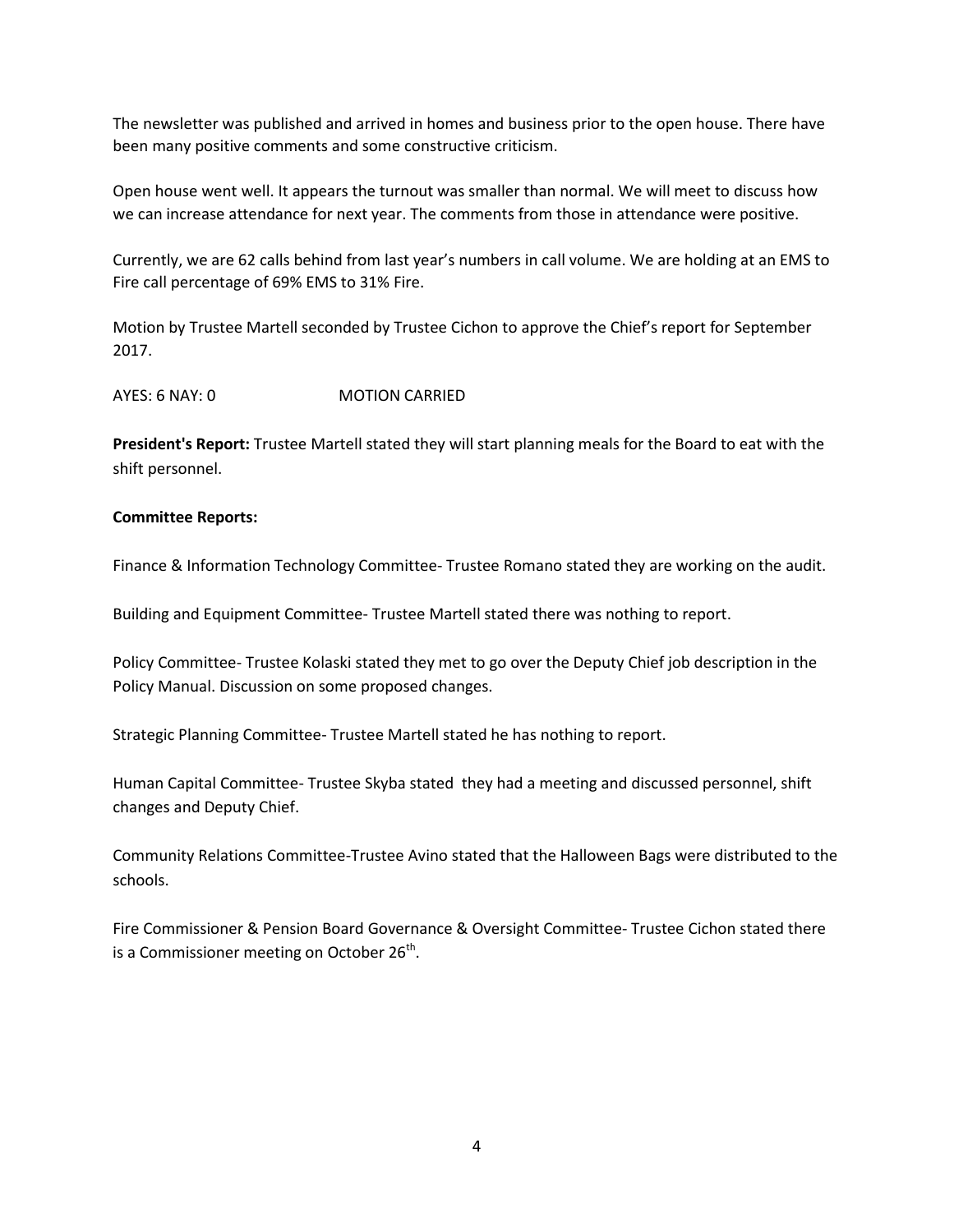# **Old Business:**

Motion by Trustee Skyba and seconded by Trustee Martell to approve the additional charge of \$134.50 for set-up, shipping and handling for the 2,500 Halloween Trick or Treat bags, bringing the total cost to \$1,034.50, through Positive Promotion.

| Roll Call:     | Trustee Skyba; yes, Trustee Martell; yes,  |
|----------------|--------------------------------------------|
|                | Trustee Romano; yes, Trustee Kolaski; yes, |
|                | Trustee Avino; yes, Trustee Cichon; yes.   |
|                |                                            |
| AYES: 6 NAY: 0 | <b>MOTION CARRIED</b>                      |

## **New Business**

Motion by Trustee Avino and seconded by Trustee Martell to approve the intergovernmental agreement between Municipal Consolidated Dispatch Center and The Norwood Park Fire Protection District to provide telephone answering and dispatch service effective December 1, 2017 through November 30, 2020 at the following fees: December 1, 2017 through November 30, 2018- \$91,800 December 1, 2018 through November 30, 2019- \$93,636 December 1, 2019 through November 30, 2020- \$95,509

Roll Call: Trustee Skyba; yes, Trustee Martell; yes, Trustee Romano; yes, Trustee Kolaski; yes, Trustee Avino; yes, Trustee Cichon; yes.

AYES: 6 NAY: 0 MOTION CARRIED

Motion by Trustee Romano and seconded by Trustee Kolaski to approve the purchase and installation of Fire Station Alerting Receiver Enhancements by Chicago Communications at a cost of \$2,862.00, paid for with IPRF Grant money.

Roll Call: Trustee Skyba; yes, Trustee Martell; yes, Trustee Romano; yes, Trustee Kolaski; yes, Trustee Avino; yes, Trustee Cichon; yes.

AYES: 6 NAY: 0 MOTION CARRIED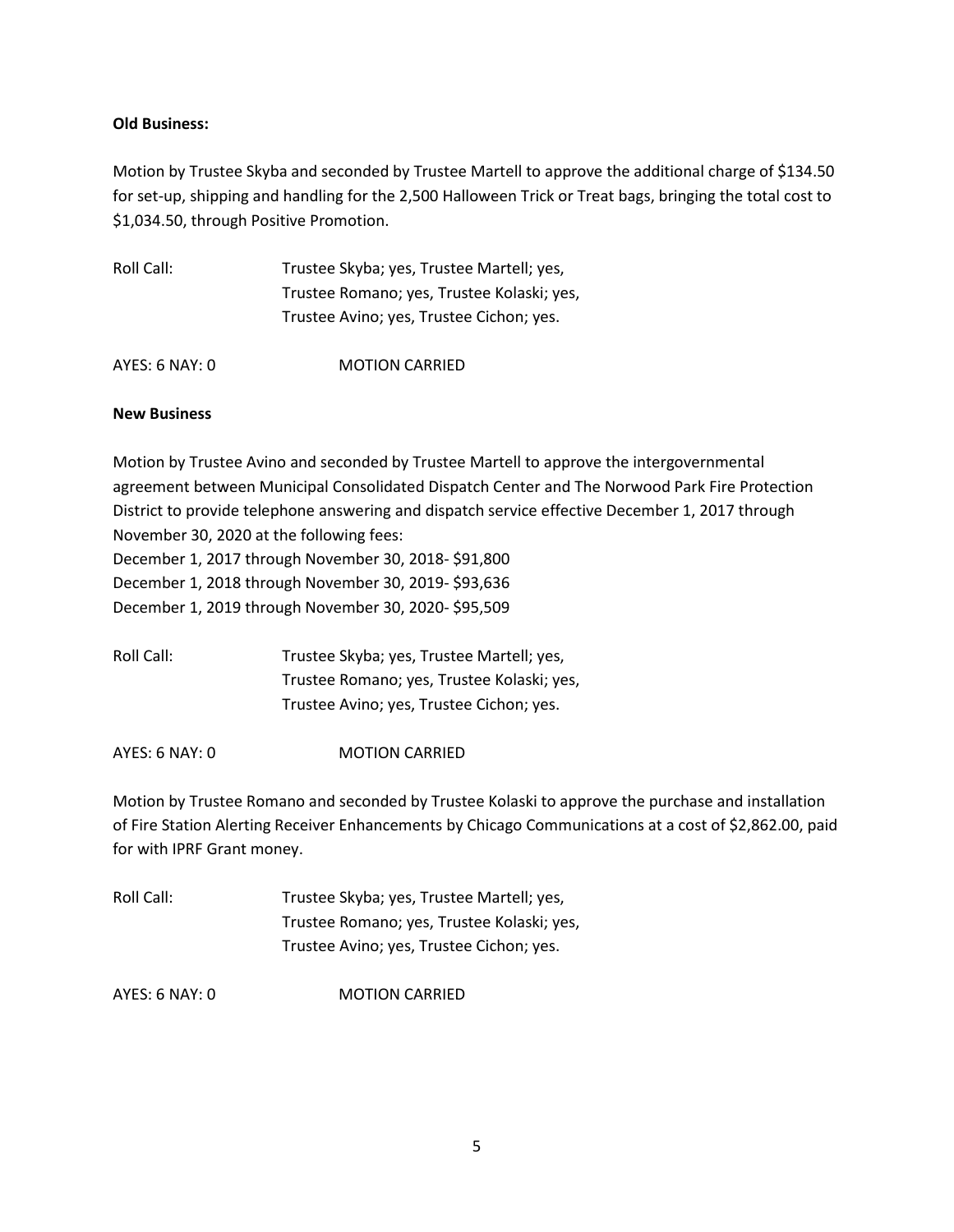Motion by Trustee Skyba and seconded by Trustee Kolaski to table the painting of exterior steel doors and radio room roof.

Roll Call: Trustee Skyba; yes, Trustee Martell; yes, Trustee Romano; yes, Trustee Kolaski; yes, Trustee Avino; yes, Trustee Cichon; yes.

AYES: 6 NAY: 0 MOTION CARRIED

Motion by Trustee Skyba and seconded by Trustee Cichon to approve Chief Terrence Vavra and Administrative Assistant Cyndi Stec to attend the Illinois Municipal Treasurers Association (IMTA) Treasurers Institute from November 12-16, 2017. Cost of 2 hotel room for 4 nights = \$920.00 Cost of 2 for Treasurers Institute Program = \$620.00 Total cost = \$1,540.00 Travel/meal expenses will be submitted according to Resolution #16-4 upon completion.

| Roll Call: | Trustee Skyba; yes, Trustee Martell; yes,  |
|------------|--------------------------------------------|
|            | Trustee Romano; yes, Trustee Kolaski; yes, |
|            | Trustee Avino; yes, Trustee Cichon; yes.   |

AYES: 6 NAY: 0 MOTION CARRIED

Motion by Trustee Romano and seconded by Trustee Cichon to go into Closed Session Pursuant to Section (2)(c)(1) of the Open Meetings Act (to discuss the appointment, employment, compensation, discipline, performance or dismissal of specific employees of the public body); and/or section  $(2)(c)(11)$ of the Act (pending, probable or imminent litigation) and 5 ILCS 120/2(c)(3) Selection of a person to fill a public office.

Roll Call: Trustee Skyba; yes, Trustee Martell; yes, Trustee Romano; yes, Trustee Kolaski; yes, Trustee Avino; yes, Trustee Cichon; yes.

AYES: 6 NAY: 0 MOTION CARRIED

Went in Closed Session at 8:54 PM